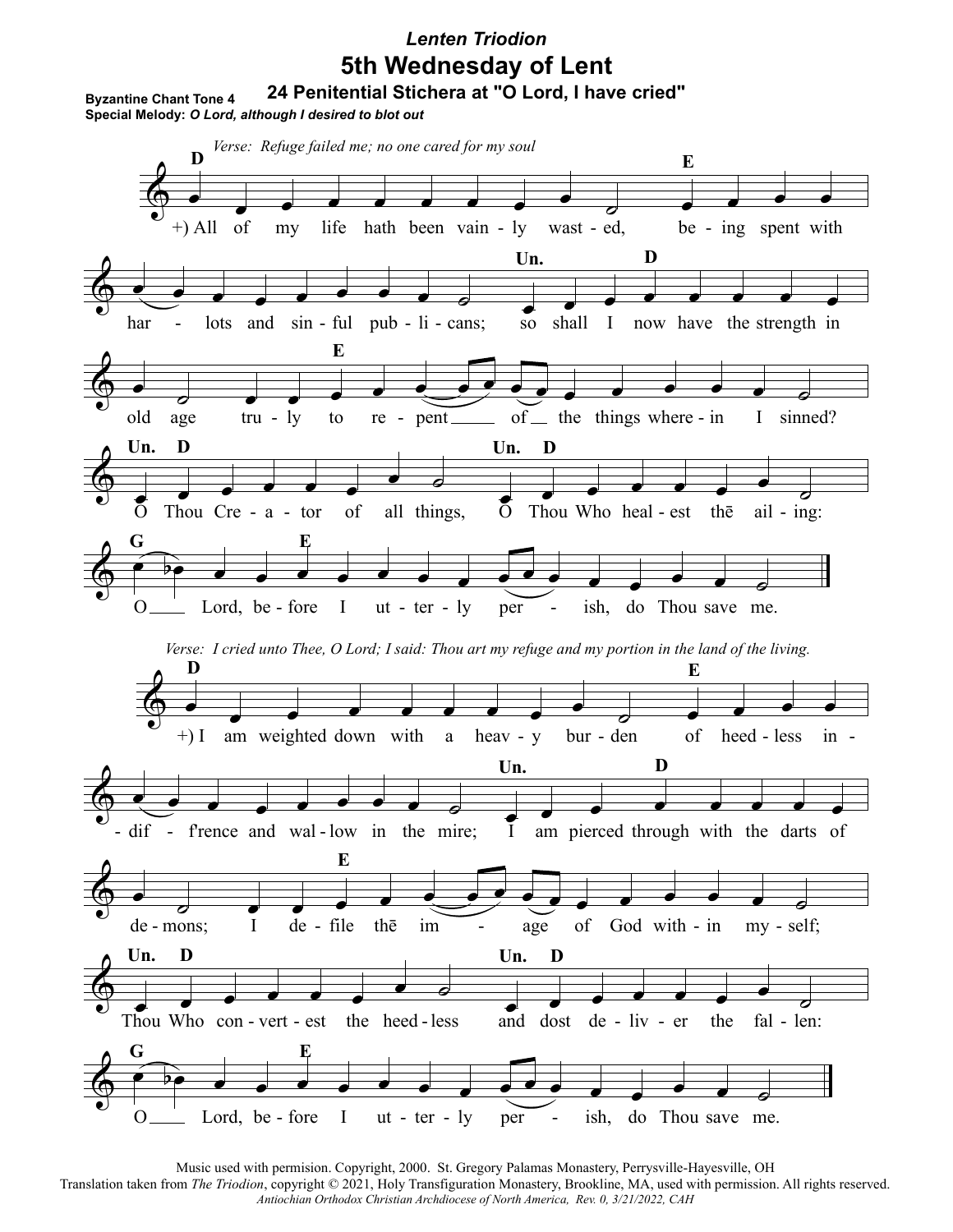

Music used with permision. Copyright, 2000. St. Gregory Palamas Monastery, Perrysville-Hayesville, OH

Translation taken from *The Triodion*, copyright © 2021, Holy Transfiguration Monastery, Brookline, MA, used with permission. All rights reserved. *Antiochian Orthodox Christian Archdiocese of North America, Rev. 0, 3/21/2022, CAH*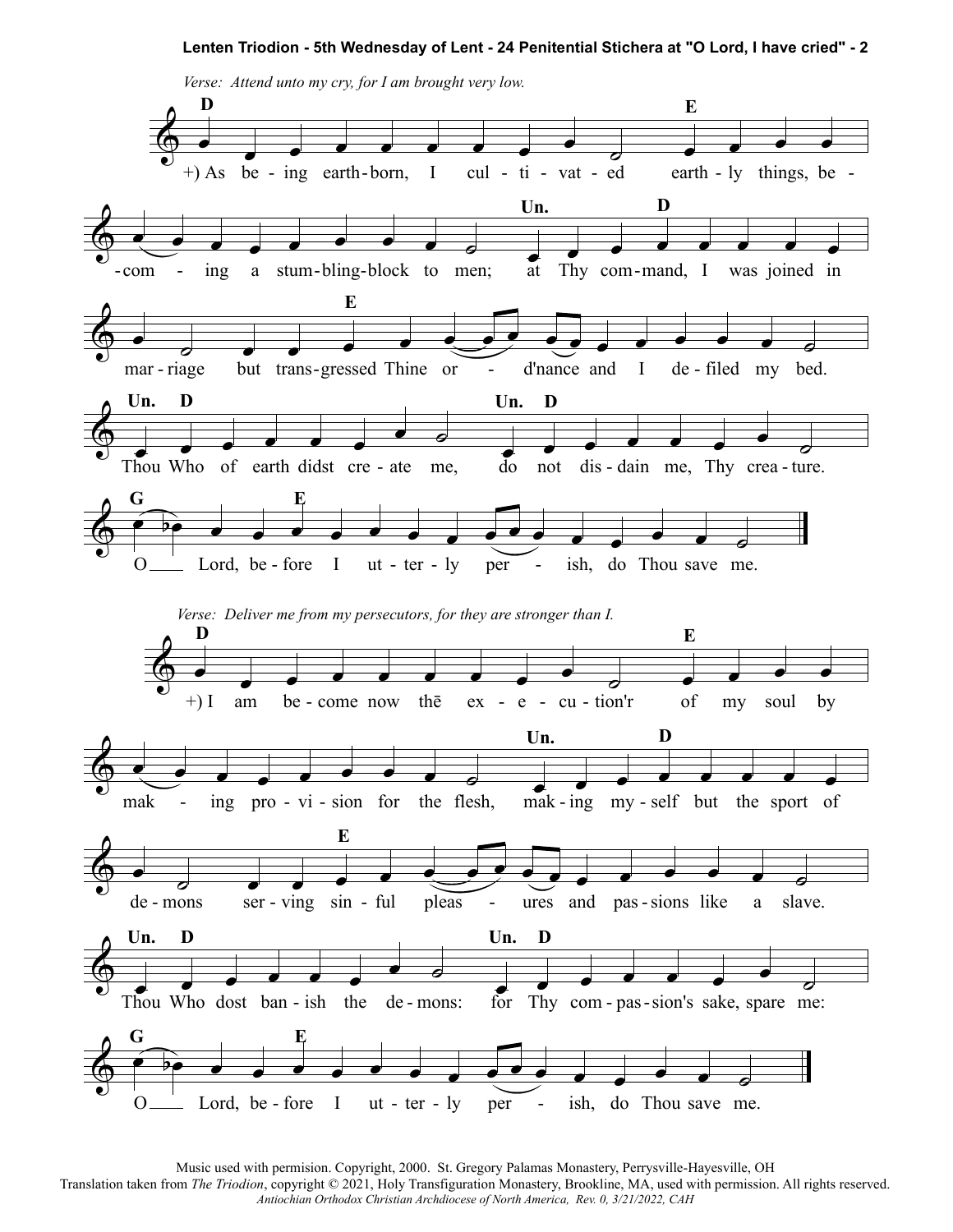

Music used with permision. Copyright, 2000. St. Gregory Palamas Monastery, Perrysville-Hayesville, OH

Translation taken from *The Triodion*, copyright © 2021, Holy Transfiguration Monastery, Brookline, MA, used with permission. All rights reserved. *Antiochian Orthodox Christian Archdiocese of North America, Rev. 0, 3/21/2022, CAH*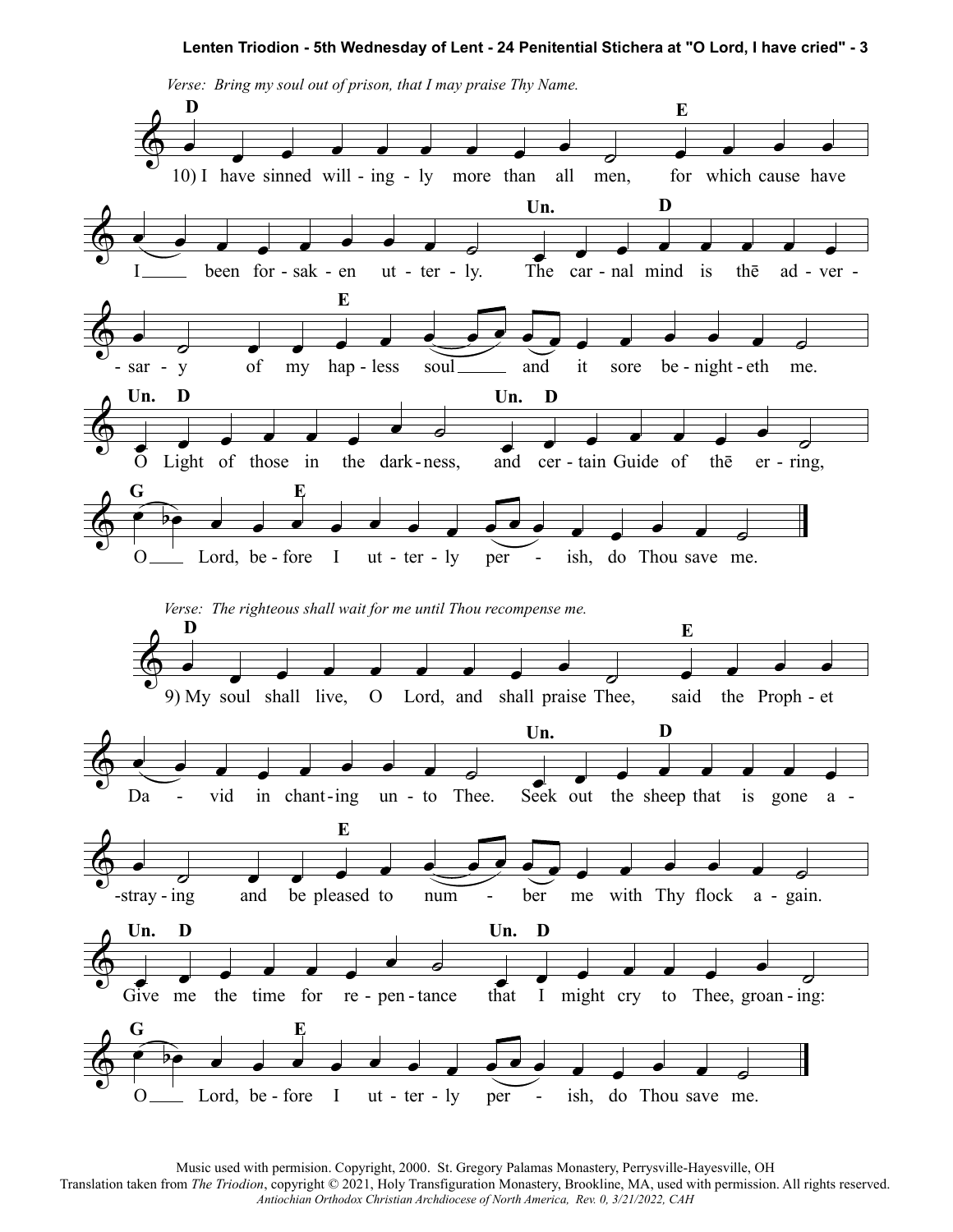

Music used with permision. Copyright, 2000. St. Gregory Palamas Monastery, Perrysville-Hayesville, OH Translation taken from *The Triodion*, copyright © 2021, Holy Transfiguration Monastery, Brookline, MA, used with permission. All rights reserved.

*Antiochian Orthodox Christian Archdiocese of North America, Rev. 0, 3/21/2022, CAH*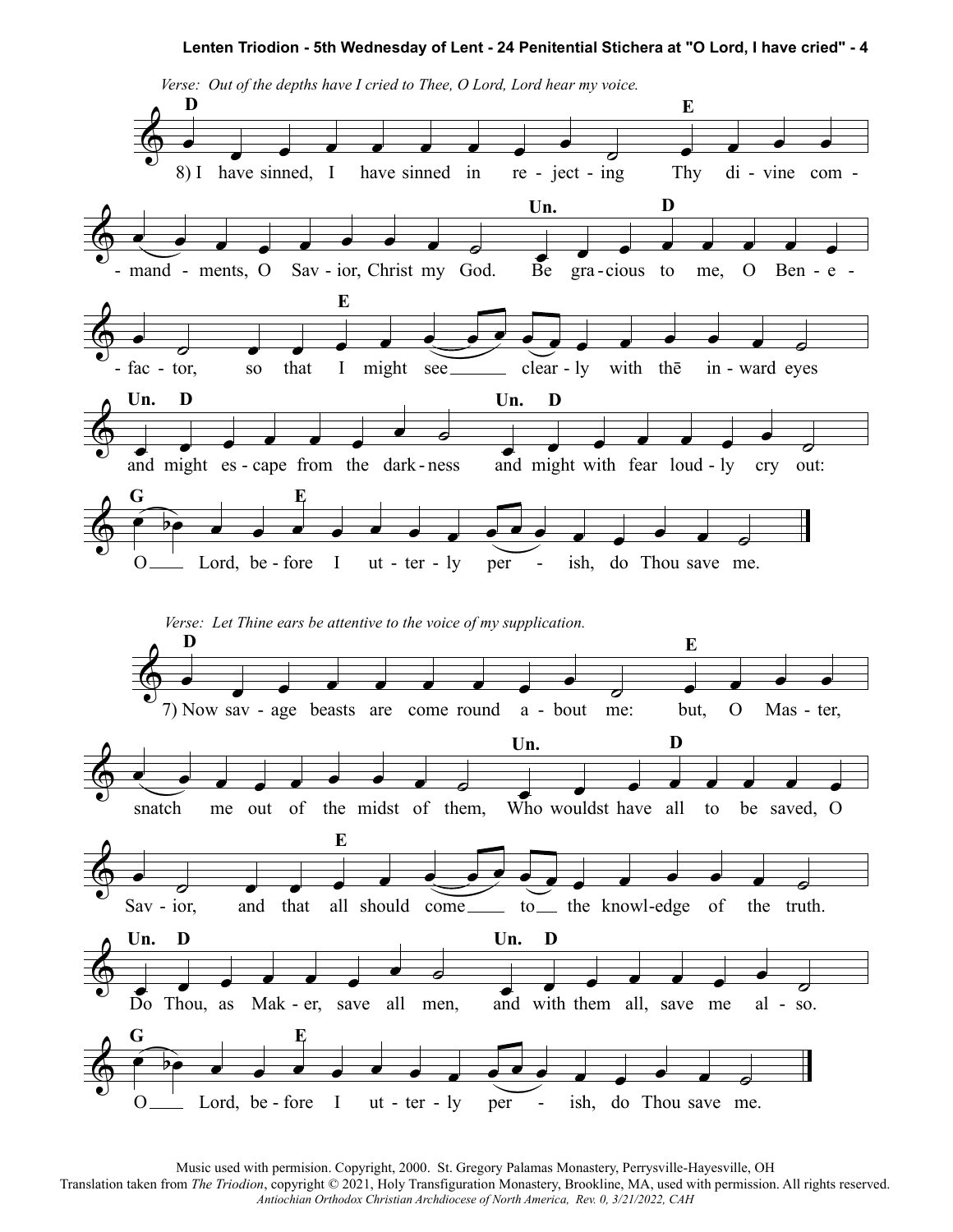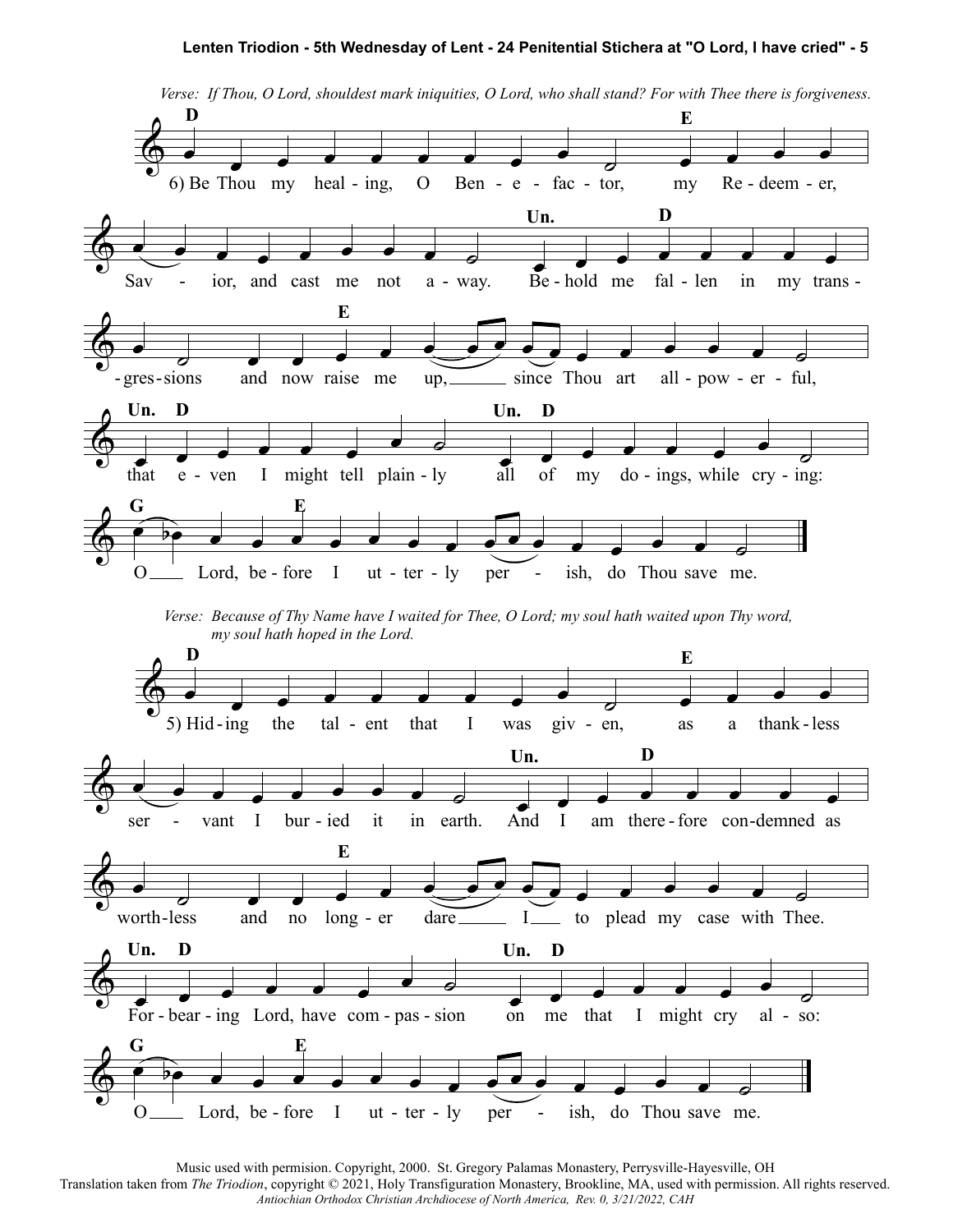

*Verse: From the morning watch until night, from the morning watch let Israel trust in the Lord.*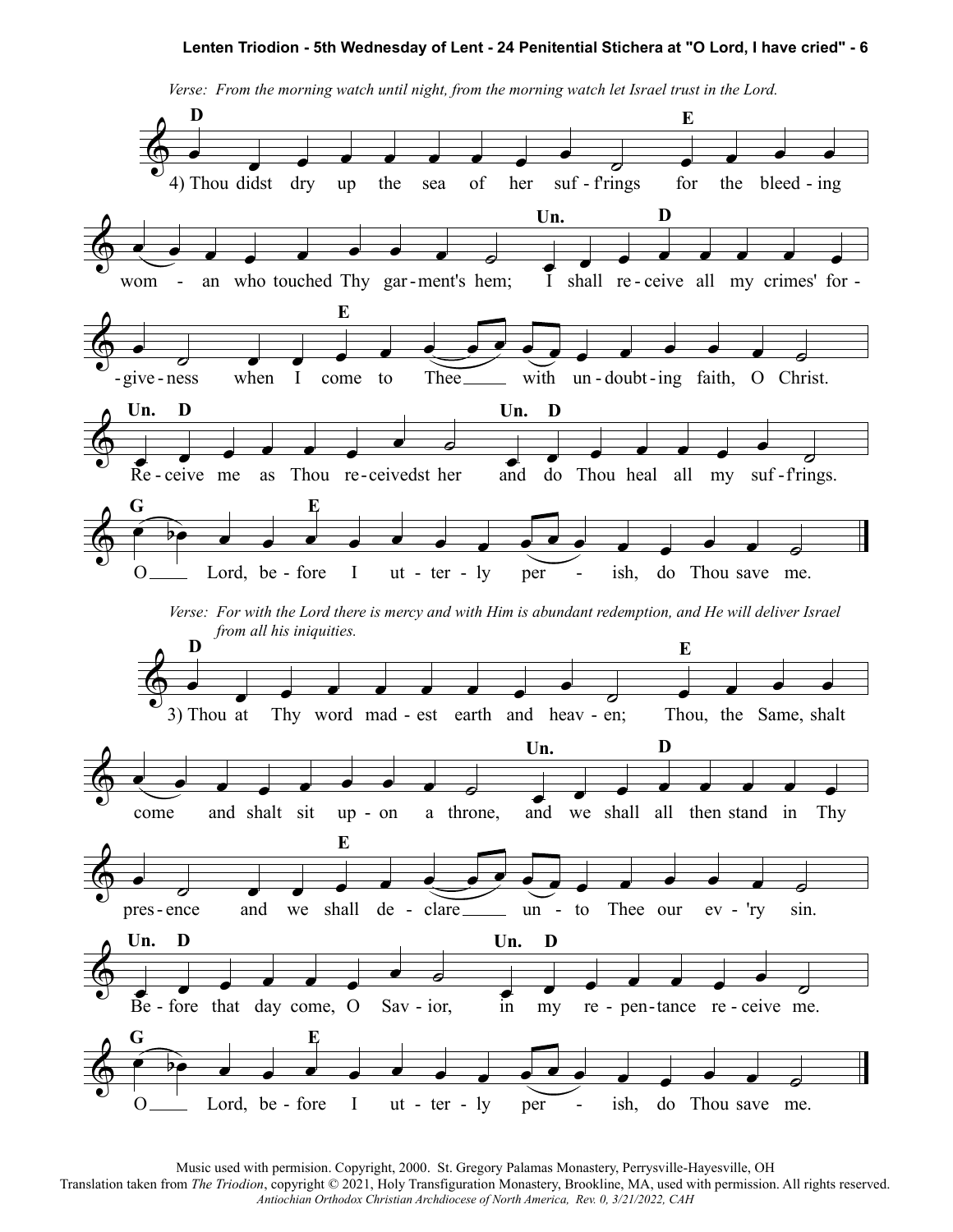

*Verse: Praise the Lord, all ye nations; praise Him, all ye people.*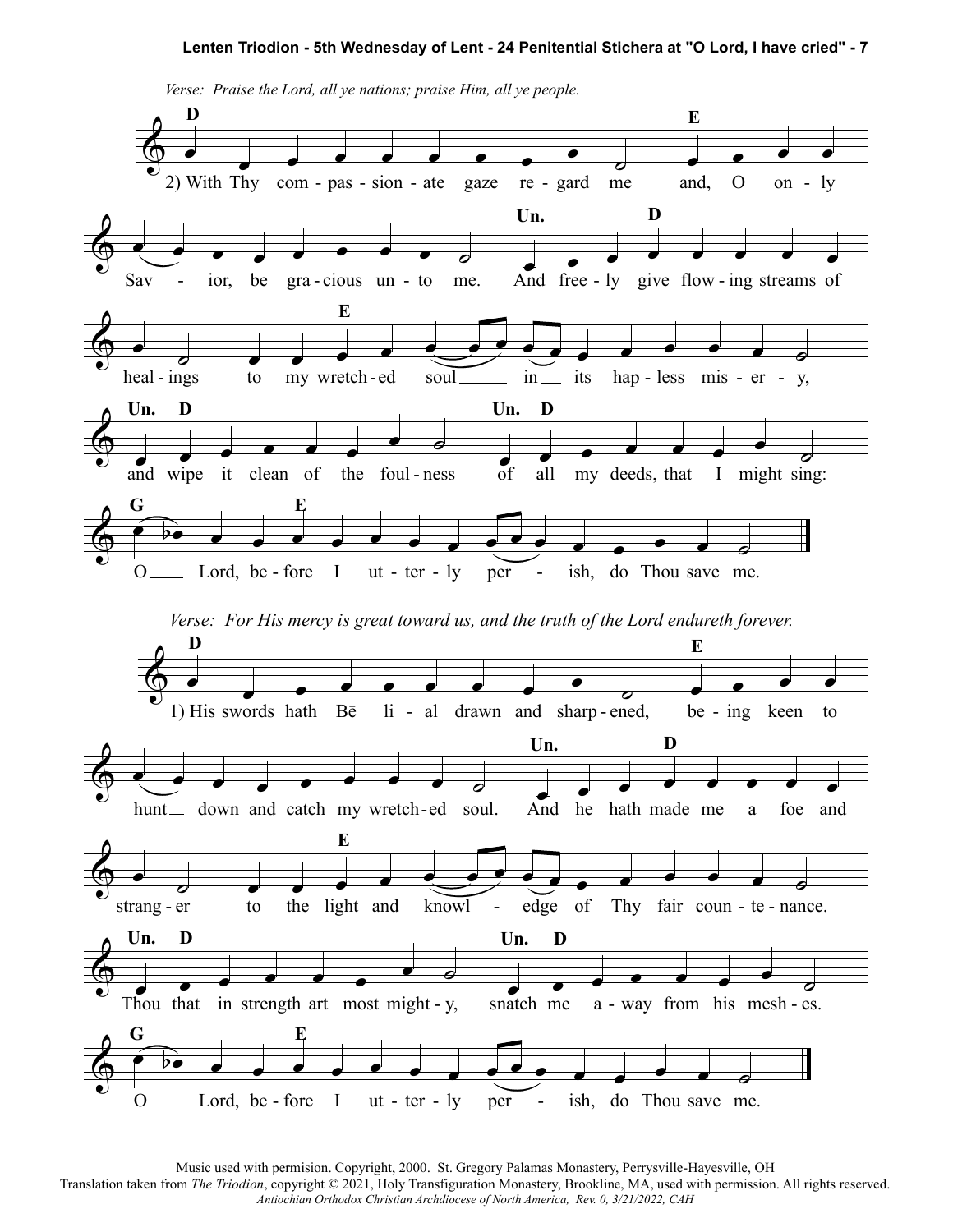Verse: Unto Thee have I lifted up mine eyes, O Thou that dwellest in heaven. Behold, as the eyes of servants look unto the hands of their masters, as the eyes of the handmaiden look unto the hands of her mistress, so do our eyes wait upon the Lord our God, until He take pity upon us.

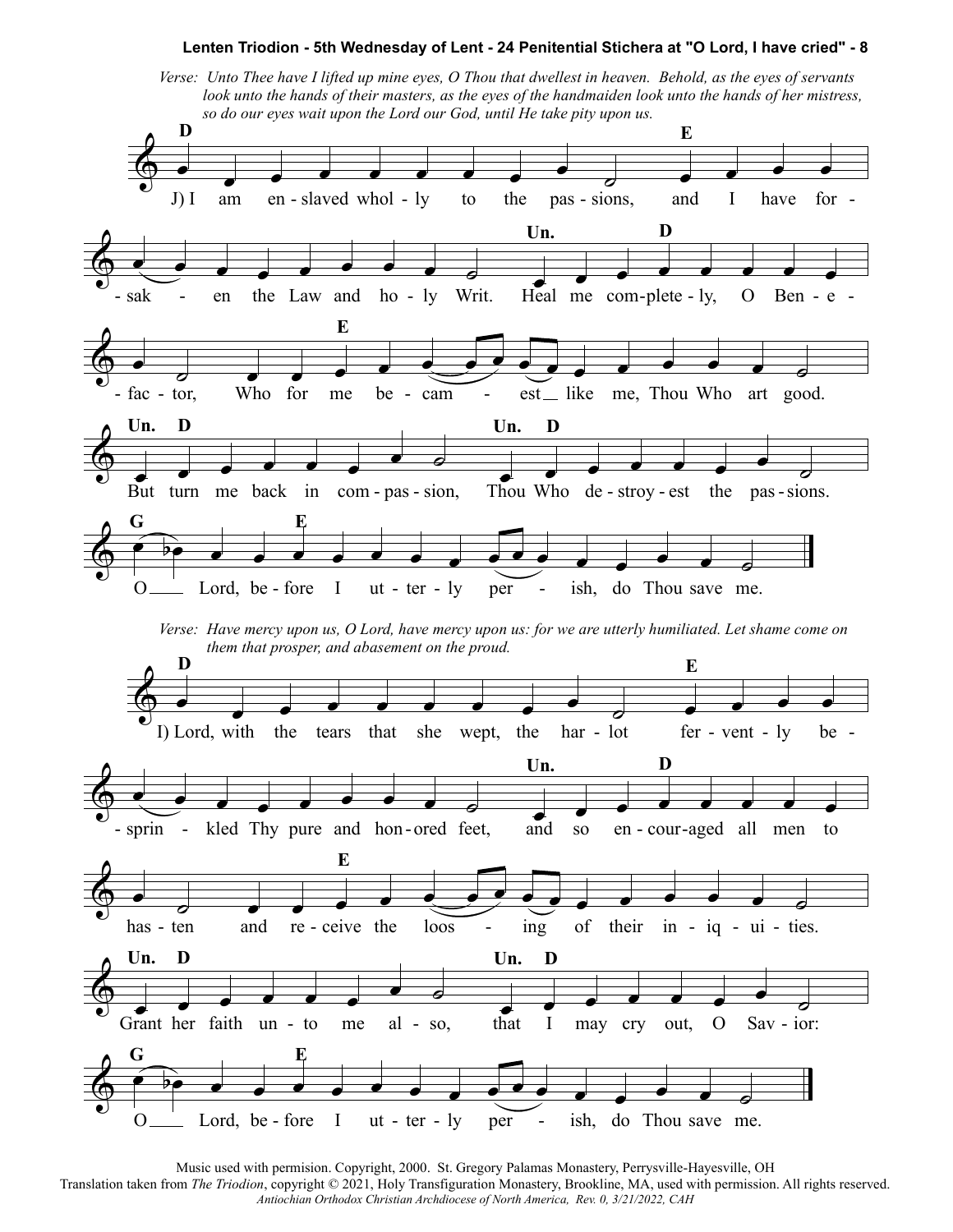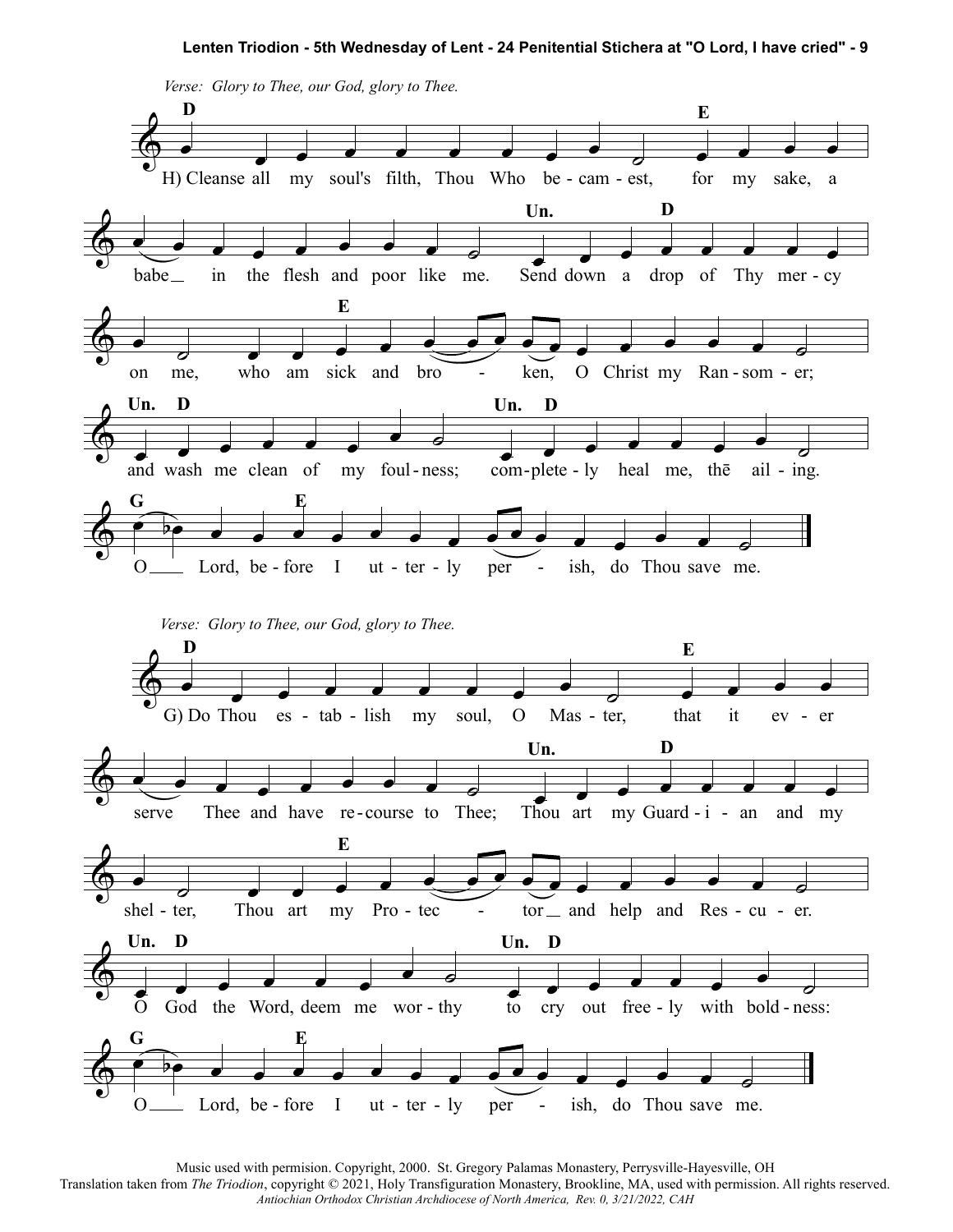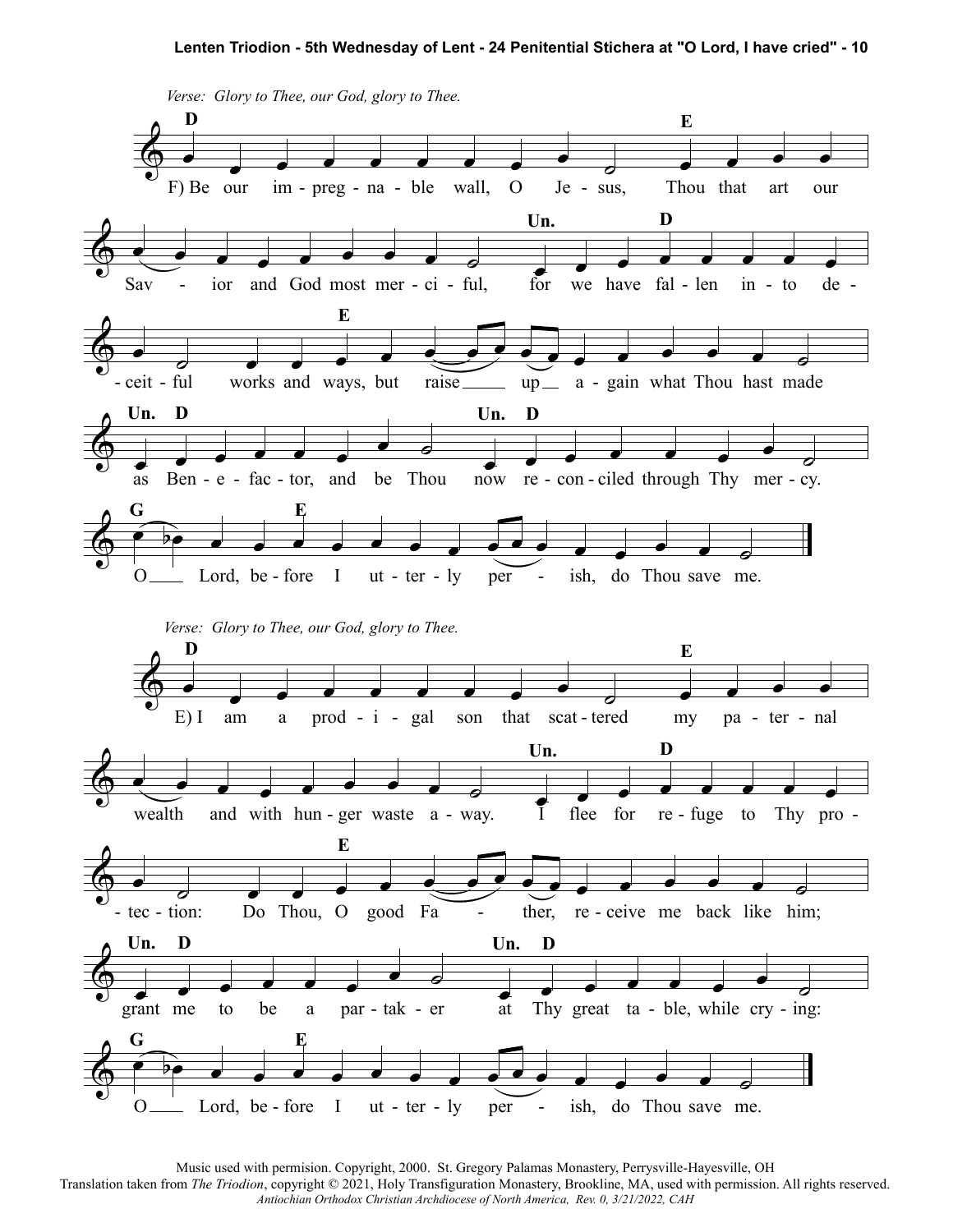